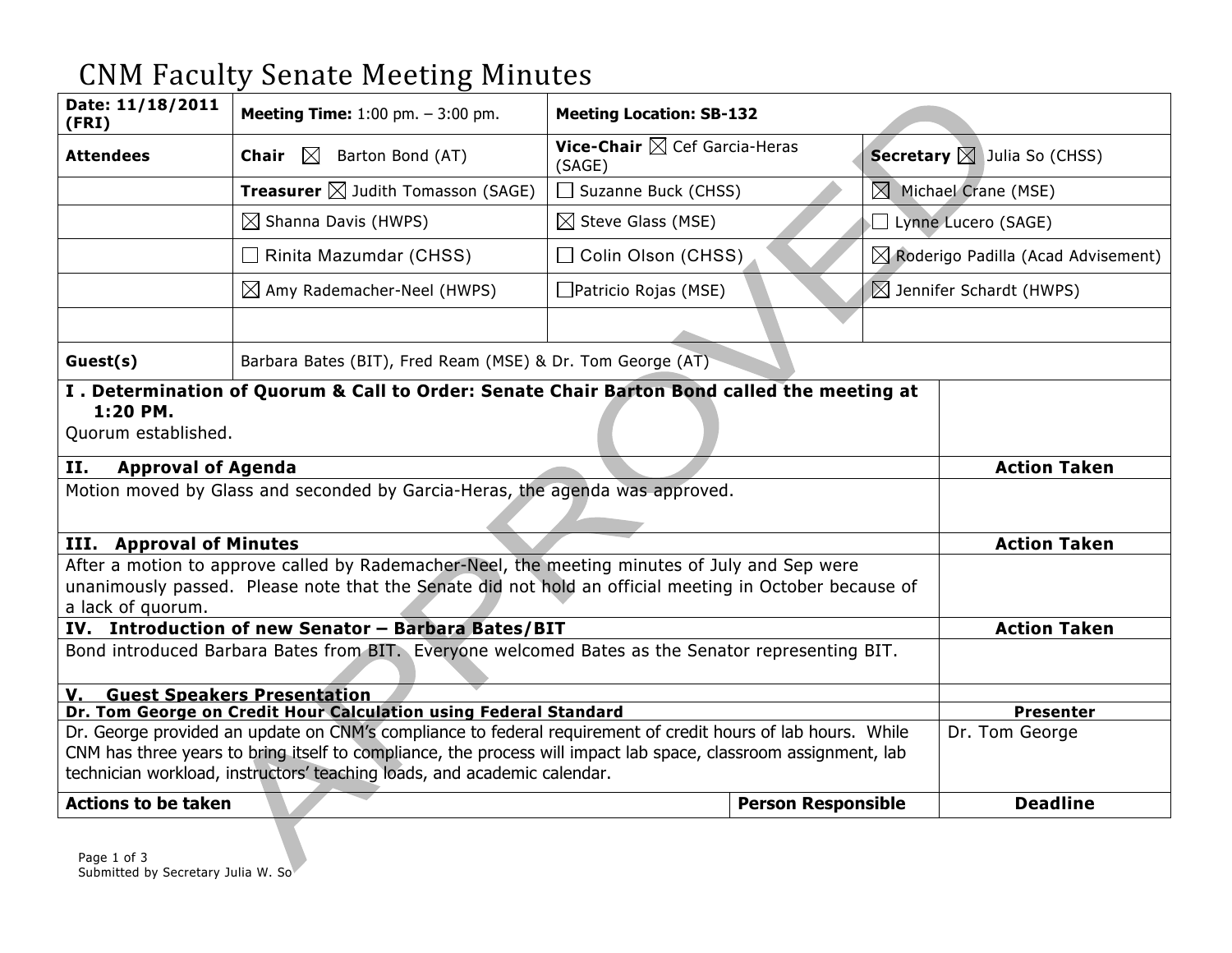## CNM Faculty Senate Meeting Minutes

| No action needed.                                                                                                                                                                                                                                                                                                                                                                                                                                        |                           |                  |
|----------------------------------------------------------------------------------------------------------------------------------------------------------------------------------------------------------------------------------------------------------------------------------------------------------------------------------------------------------------------------------------------------------------------------------------------------------|---------------------------|------------------|
| <b>Fred Ream on Facility Access</b>                                                                                                                                                                                                                                                                                                                                                                                                                      |                           | <b>Presenter</b> |
| Ream presented an update on the facility access at CNM. The technology of swipe card will be discontinued in<br>2014; hence CNM is looking into replacing the swipe card with a different type of access technology.                                                                                                                                                                                                                                     | Fred Ream                 |                  |
| <b>Actions to be taken</b>                                                                                                                                                                                                                                                                                                                                                                                                                               | <b>Person Responsible</b> | <b>Deadline</b>  |
| No action needed                                                                                                                                                                                                                                                                                                                                                                                                                                         |                           |                  |
| VI. Old Business                                                                                                                                                                                                                                                                                                                                                                                                                                         |                           |                  |
| <b>Student Evaluation of Instruction</b>                                                                                                                                                                                                                                                                                                                                                                                                                 |                           | <b>Presenter</b> |
| Crane announced that all students will receive an e-Mail about the online evaluation of instruction. However<br>Tomasson indicated that GED/ABE students do not use or check their CNM e-Mail because of their computer skills.<br>She suggested that FS to recommend to the Office of VP of Academic Affairs to create a follow-up survey so to collect<br>feedback and input from faculty regarding the online evaluation process as well as the tool. | Crane & Garcia-Heras      |                  |
| <b>Actions to be taken</b>                                                                                                                                                                                                                                                                                                                                                                                                                               | <b>Person Responsible</b> | <b>Deadline</b>  |
| No decision was reached and no action needed.                                                                                                                                                                                                                                                                                                                                                                                                            |                           |                  |
| <b>Discussion Item</b>                                                                                                                                                                                                                                                                                                                                                                                                                                   |                           | <b>Presenter</b> |
| <b>Purpose of Senate</b>                                                                                                                                                                                                                                                                                                                                                                                                                                 | Julia So                  |                  |
| So brought up the delayed payroll issues of P/T Faculty in the summer. She also expressed her disappointment in<br>the Senate's inaction to speak up for the P/T Faculty.                                                                                                                                                                                                                                                                                |                           |                  |
| <b>Actions to be taken</b>                                                                                                                                                                                                                                                                                                                                                                                                                               | <b>Person Responsible</b> | <b>Deadline</b>  |
| The group decided that Faculty Senate will publicly support P/T faculty in the future.                                                                                                                                                                                                                                                                                                                                                                   |                           |                  |
| <b>Discussion Item</b>                                                                                                                                                                                                                                                                                                                                                                                                                                   | <b>Presenter</b>          |                  |
| <b>Standing Committee on Professional Performance</b><br>Administration has developed a rubric to evaluate the performance of faculty on committees. Tomasson<br>suggested to form a standing committee to look into the evaluation process.                                                                                                                                                                                                             | Tomasson & Garcia-Heras   |                  |
| <b>Actions to be taken</b>                                                                                                                                                                                                                                                                                                                                                                                                                               | <b>Person Responsible</b> | <b>Deadline</b>  |